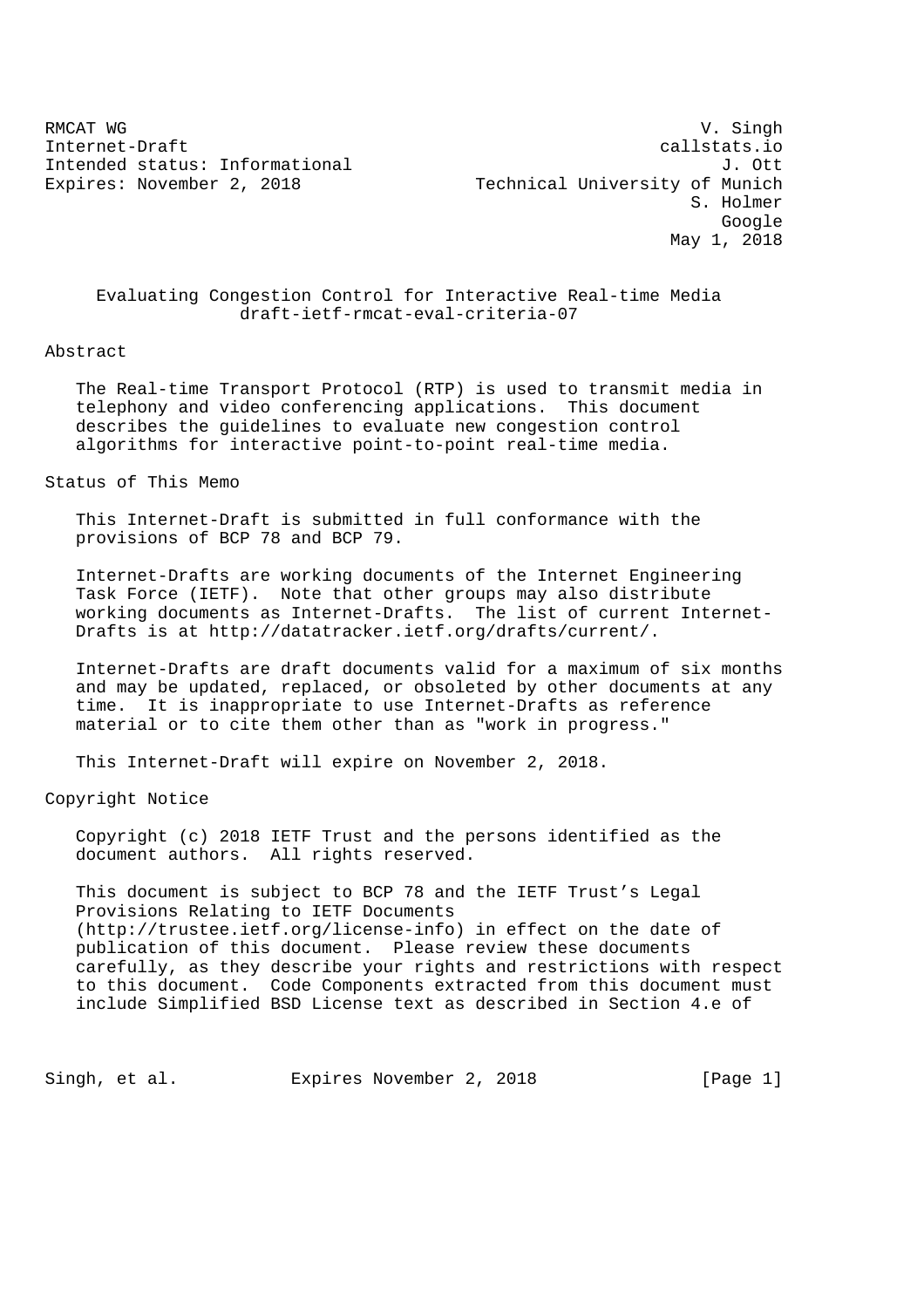the Trust Legal Provisions and are provided without warranty as described in the Simplified BSD License.

# Table of Contents

| 1.                                                                                                      | 3               |
|---------------------------------------------------------------------------------------------------------|-----------------|
| 2.                                                                                                      | $\overline{3}$  |
| 3.                                                                                                      | $\overline{3}$  |
| 3.1.                                                                                                    | 5               |
| List of Network Parameters<br>4.                                                                        | 5               |
| 4.1.<br>One-way Propagation Delay                                                                       | 5               |
| 4.2.                                                                                                    | 5               |
| 4.3.<br>DropTail Router Queue Length                                                                    | $6\overline{6}$ |
| 4.4. Loss generation model                                                                              | $6\overline{6}$ |
|                                                                                                         | $\overline{6}$  |
| Random Bounded PDV (RBPDV)<br>4.5.1.                                                                    | 7               |
| 4.5.2. Approximately Random Subject to No-Reordering Bounded                                            |                 |
| <b>PDV</b><br>$(NR-RPVD)$                                                                               | $\,8\,$         |
| Recommended distribution<br>4.5.3.                                                                      | 9               |
| 5.                                                                                                      | 9               |
| б.                                                                                                      | 9               |
| 6.1.                                                                                                    | 9               |
| 6.2.                                                                                                    | 10              |
|                                                                                                         | 10              |
| 7.                                                                                                      | 10              |
| 8.                                                                                                      | 10              |
| 9.                                                                                                      | 10              |
|                                                                                                         | 10              |
|                                                                                                         | 11              |
| Normative References<br>11.1.                                                                           | 11              |
| Informative References<br>11.2.                                                                         | 12              |
| Application Trade-off<br>Appendix A.                                                                    | 13              |
| A.1.                                                                                                    | 13              |
|                                                                                                         | 13              |
| Changes in draft-ietf-rmcat-eval-criteria-07<br>B.1.                                                    | 13              |
| Changes in draft-ietf-rmcat-eval-criteria-06<br>B.2.<br>$\cdot$ $\cdot$ $\cdot$ $\cdot$ $\cdot$ $\cdot$ | 13              |
| Changes in draft-ietf-rmcat-eval-criteria-05<br>B.3.<br>$\cdot$ $\cdot$ $\cdot$ $\cdot$ $\cdot$ $\cdot$ | 14              |
| Changes in draft-ietf-rmcat-eval-criteria-04<br>B.4.<br>$\ddot{\phantom{a}}$                            | 14              |
| Changes in draft-ietf-rmcat-eval-criteria-03<br>B.5.<br>.                                               | 14              |
| Changes in draft-ietf-rmcat-eval-criteria-02<br>B.6.<br>$\cdot$ $\cdot$ $\cdot$ $\cdot$ $\cdot$ $\cdot$ | 14              |
| Changes in draft-ietf-rmcat-eval-criteria-01<br>B.7.<br>$\cdot$ $\cdot$ $\cdot$ $\cdot$ $\cdot$ $\cdot$ | 14              |
| Changes in draft-ietf-rmcat-eval-criteria-00<br>B.8.                                                    | 14              |
| Changes in draft-singh-rmcat-cc-eval-04<br>B.9.                                                         | 14              |
|                                                                                                         | 15              |
| B.10. Changes in draft-singh-rmcat-cc-eval-03                                                           | 15              |
| B.11. Changes in draft-singh-rmcat-cc-eval-02                                                           |                 |
| B.12. Changes in draft-singh-rmcat-cc-eval-01                                                           | 15              |
|                                                                                                         | 15              |

Singh, et al. Expires November 2, 2018 [Page 2]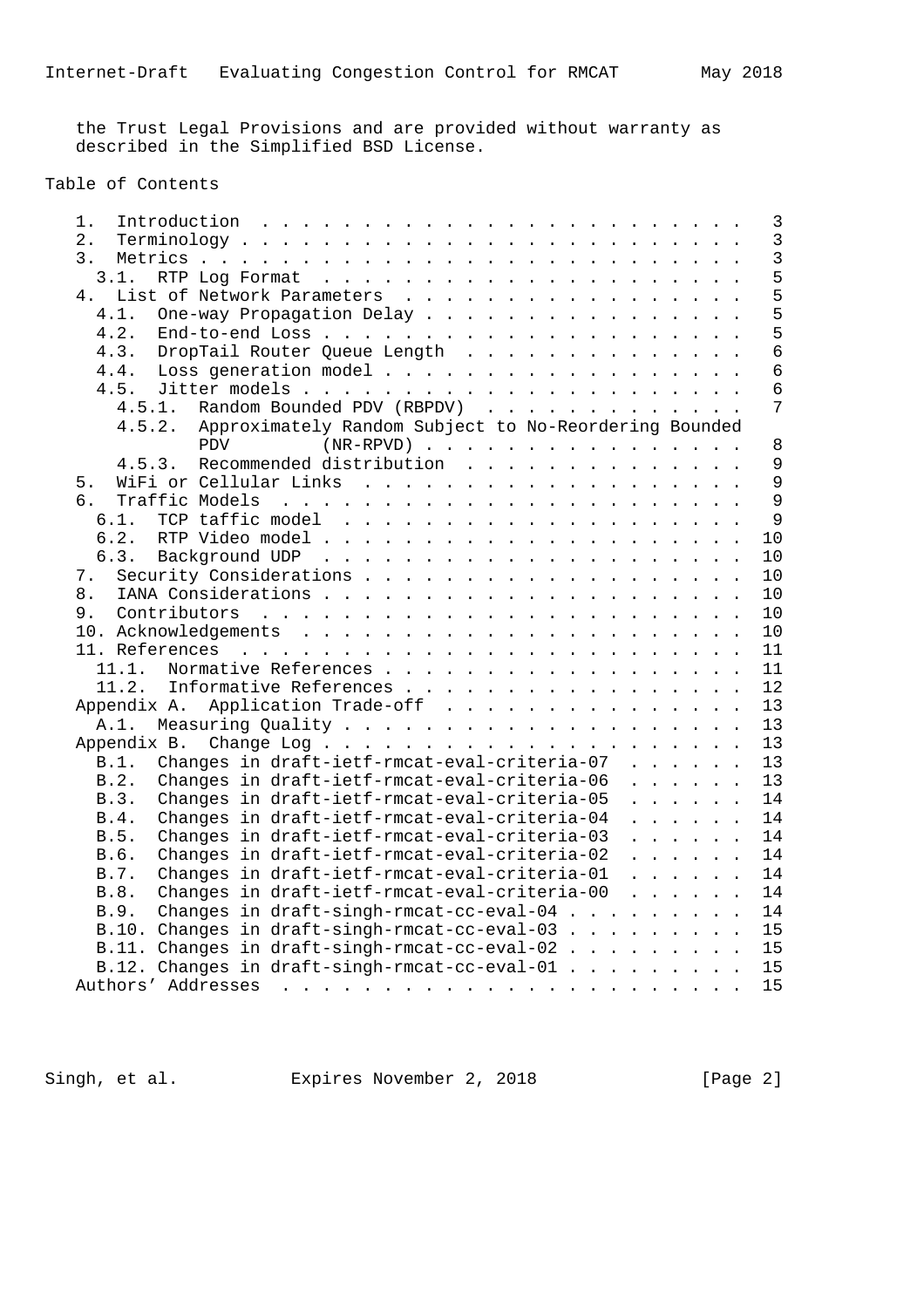# 1. Introduction

 This memo describes the guidelines to help with evaluating new congestion control algorithms for interactive point-to-point real time media. The requirements for the congestion control algorithm are outlined in [I-D.ietf-rmcat-cc-requirements]). This document builds upon previous work at the IETF: Specifying New Congestion Control Algorithms [RFC5033] and Metrics for the Evaluation of Congestion Control Algorithms [RFC5166].

 The guidelines proposed in the document are intended to help prevent a congestion collapse, promote fair capacity usage and optimize the media flow's throughput. Furthermore, the proposed algorithms are expected to operate within the envelope of the circuit breakers defined in RFC8083 [RFC8083].

 This document only provides broad-level criteria for evaluating a new congestion control algorithm. The minimal requirement for RMCAT proposals is to produce or present results for the test scenarios described in [I-D.ietf-rmcat-eval-test] (Basic Test Cases). Additionally, proponents may produce evaluation results for the wireless test scenarios [I-D.ietf-rmcat-wireless-tests].

# 2. Terminology

 The terminology defined in RTP [RFC3550], RTP Profile for Audio and Video Conferences with Minimal Control [RFC3551], RTCP Extended Report (XR) [RFC3611], Extended RTP Profile for RTCP-based Feedback (RTP/AVPF) [RFC4585] and Support for Reduced-Size RTCP [RFC5506] apply.

# 3. Metrics

 Each experiment is expected to log every incoming and outgoing packet (the RTP logging format is described in Section 3.1). The logging can be done inside the application or at the endpoints using PCAP (packet capture, e.g., tcpdump, wireshark). The following are calculated based on the information in the packet logs:

- 1. Sending rate, Receiver rate, Goodput (measured at 200ms intervals)
- 2. Packets sent, Packets received
- 3. Bytes sent, bytes received
- 4. Packet delay

Singh, et al. Expires November 2, 2018 [Page 3]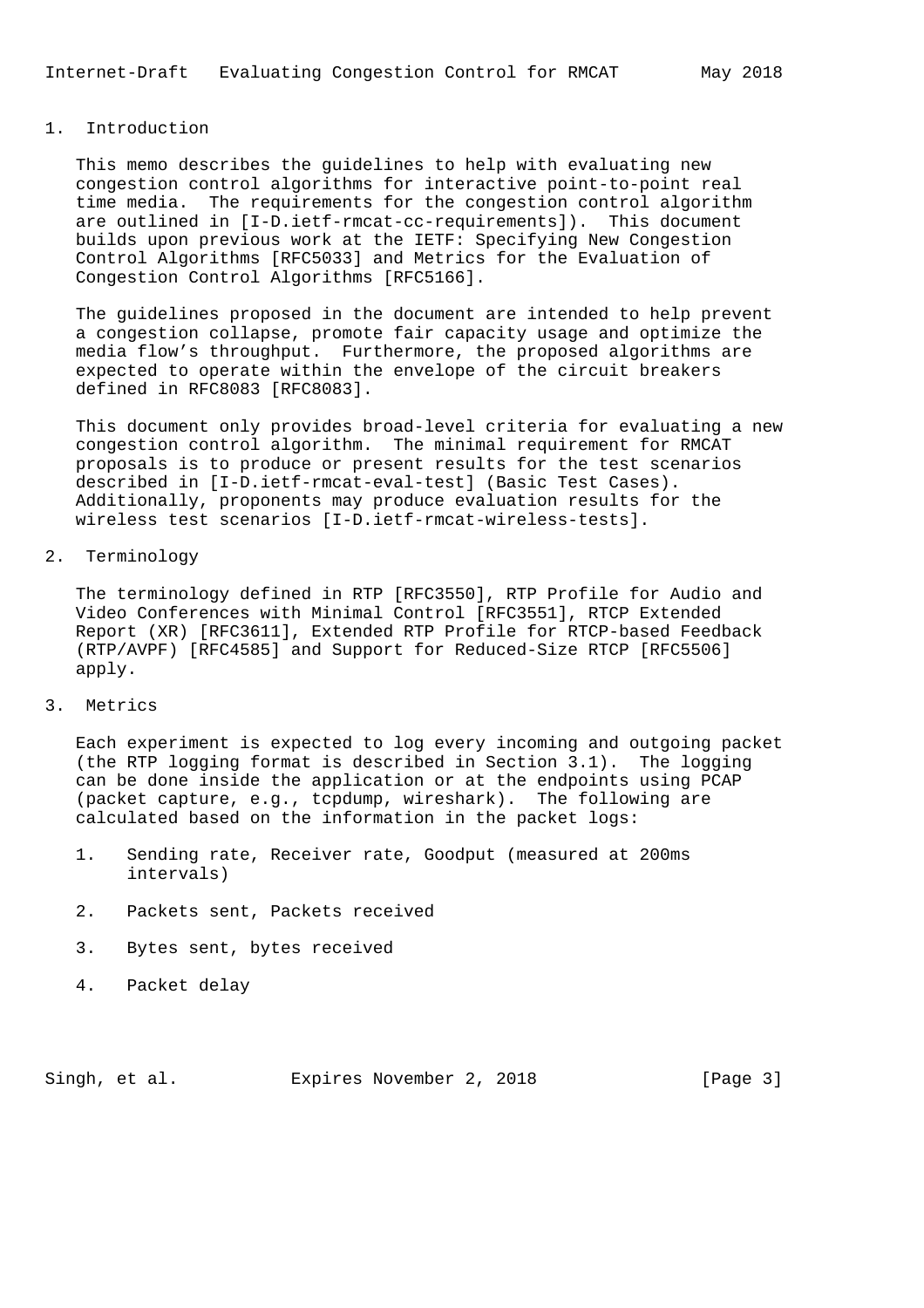- 5. Packets lost, Packets discarded (from the playout or de-jitter buffer)
- 6. If using, retransmission or FEC: post-repair loss
- 7. Self-Fairness and Fairness with respect to cross traffic: Experiments testing a given RMCAT proposal must report on relative ratios of the average throughput (measured at coarser time intervals) obtained by each RMCAT stream. In the presence of background cross-traffic such as TCP, the report must also include the relative ratio between average throughput of RMCAT streams and cross-traffic streams. During static periods of a test (i.e., when bottleneck bandwidth is constant and no arrival/departure of streams), these report on relative ratios serve as an indicator of how fair the RMCAT streams share bandwidth amongst themselves and against cross traffic streams. The throughput measurement interval should be set at a few values (for example, at 1s, 5s, and 20s) in order to measure fairness across different time scales. As a general guideline, the relative ratio between RMCAT flows with the same priority level and similar path RTT should be bounded between (0.333 and 3.) For example, see the test scenarios described in [I-D.ietf-rmcat-eval-test].
- 8. Convergence time: The time taken to reach a stable rate at startup, after the available link capacity changes, or when new flows get added to the bottleneck link.
- 9. Instability or oscillation in the sending rate: The frequency or number of instances when the sending rate oscillates between an high watermark level and a low watermark level, or vice-versa in a defined time window. For example, the watermarks can be set at 4x interval: 500 Kbps, 2 Mbps, and a time window of 500ms.
- 10. [Editor's note: Section 3, in [I-D.ietf-netvc-testing] contains objective Metrics for evaluating codecs.]
- 11. Bandwidth Utilization, defined as ratio of the instantaneous sending rate to the instantaneous bottleneck capacity. This metric is useful only when an RMCAT flow is by itself or competing with similar cross-traffic.

 From the logs the statistical measures (min, max, mean, standard deviation and variance) for the whole duration or any specific part of the session can be calculated. Also the metrics (sending rate, receiver rate, goodput, latency) can be visualized in graphs as variation over time, the measurements in the plot are at 1 second

Singh, et al. Expires November 2, 2018 [Page 4]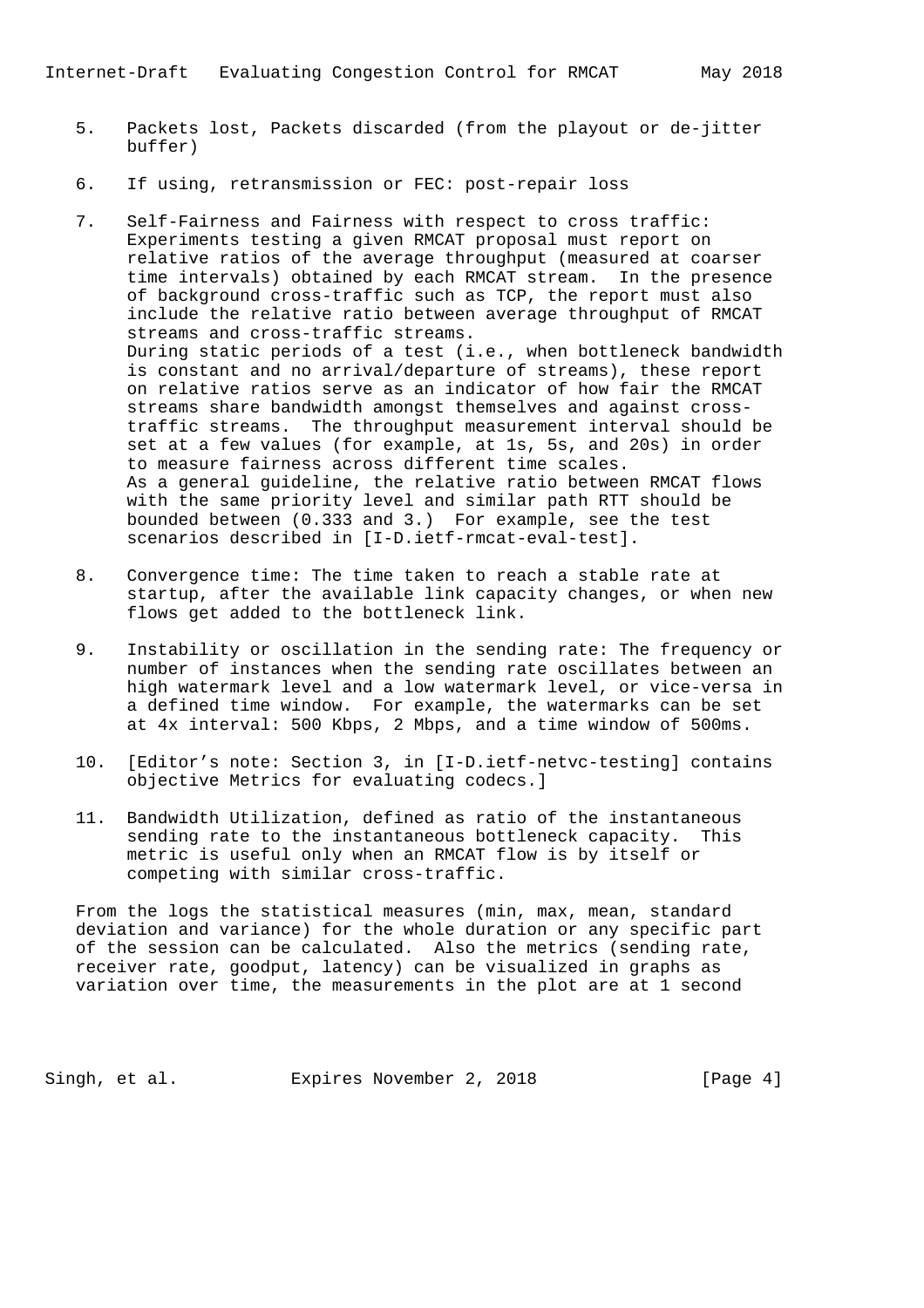intervals. Additionally, from the logs it is possible to plot the histogram or CDF of packet delay.

3.1. RTP Log Format

 The log file is tab or comma separated containing the following details:

> Send or receive timestamp (unix) RTP payload type SSRC RTP sequence no RTP timestamp marker bit payload size

 If the congestion control implements, retransmissions or FEC, the evaluation should report both packet loss (before applying error resilience) and residual packet loss (after applying error resilience).

4. List of Network Parameters

 The implementors initially are encouraged to choose evaluation settings from the following values:

4.1. One-way Propagation Delay

 Experiments are expected to verify that the congestion control is able to work in challenging situations, for example over trans continental and/or satellite links. Typical values are:

- 1. Very low latency: 0-1ms
- 2. Low latency: 50ms
- 3. High latency: 150ms
- 4. Extreme latency: 300ms

## 4.2. End-to-end Loss

 To model lossy links, the experiments can choose one of the following loss rates, the fractional loss is the ratio of packets lost and packets sent.

1. no loss: 0%

Singh, et al. Expires November 2, 2018 [Page 5]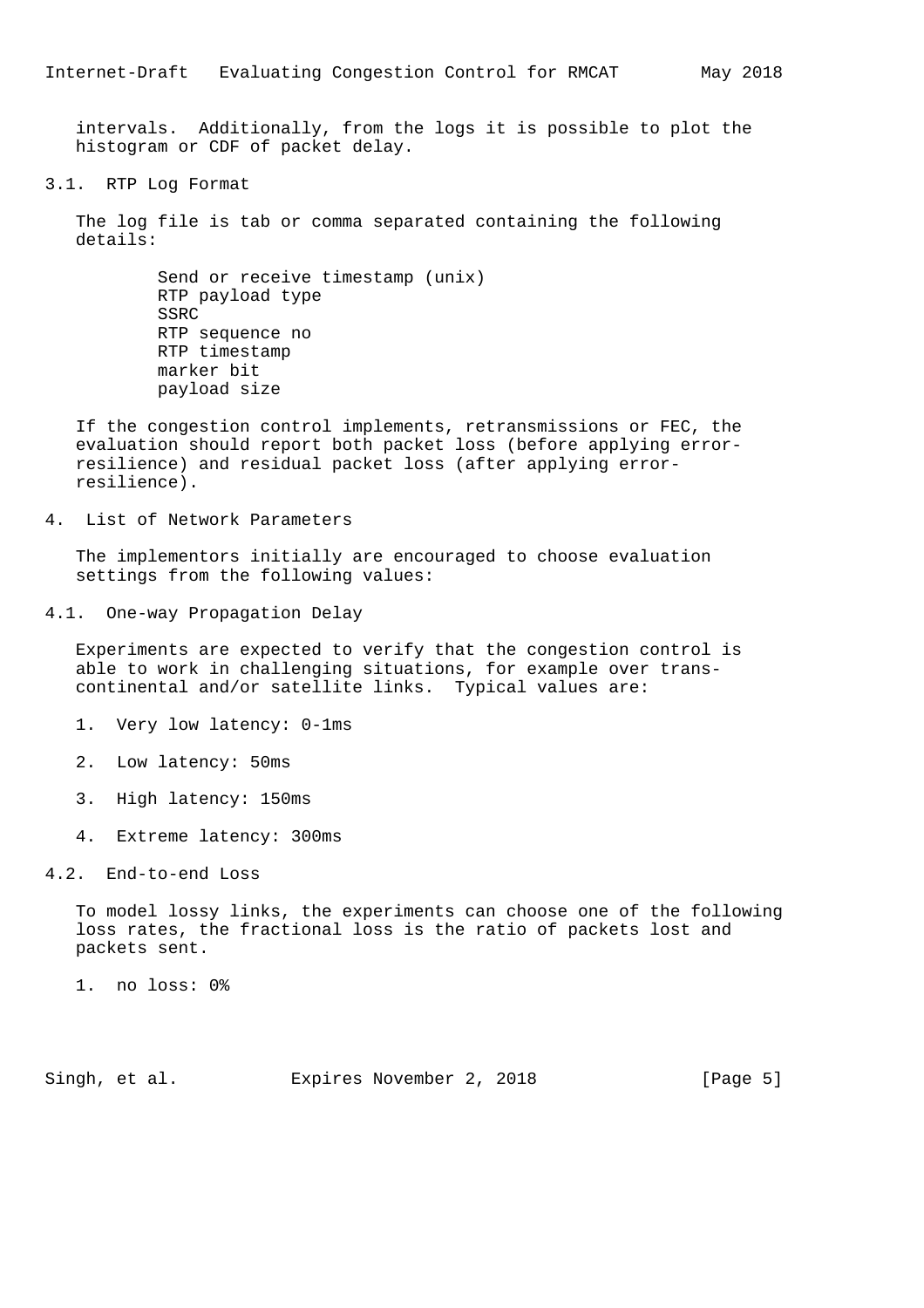- 2. 1%
- 3. 5%
- 4. 10%
- 5. 20%

#### 4.3. DropTail Router Queue Length

 The router queue length is measured as the time taken to drain the FIFO queue. It has been noted in various discussions that the queue length in the current deployed Internet varies significantly. While the core backbone network has very short queue length, the home gateways usually have larger queue length. Those various queue lengths can be categorized in the following way:

- 1. QoS-aware (or short): 70ms
- 2. Nominal: 300-500ms
- 3. Buffer-bloated: 1000-2000ms

 Here the size of the queue is measured in bytes or packets and to convert the queue length measured in seconds to queue length in bytes:

QueueSize (in bytes) = QueueSize (in sec) x Throughput (in bps)/8

# 4.4. Loss generation model

 Many models for generating packet loss are available, some yield correlated, others independent losses; losses can also be extracted from packet traces. As a (simple) minimum loss model with minimal parameterization (i.e., the loss rate), independent random losses must be used in the evaluation.

 It is known that independent loss models may reflect reality poorly and hence more sophisticated loss models could be considered. Suitable models for correlated losses includes the Gilbert-Elliot model and losses generated by modeling a queue including its (different) drop behaviors.

### 4.5. Jitter models

 This section defines jitter models for the purposes of this document. When jitter is to be applied to both the RMCAT flow and any competing flow (such as a TCP competing flow), the competing flow will use the

Singh, et al. Expires November 2, 2018 [Page 6]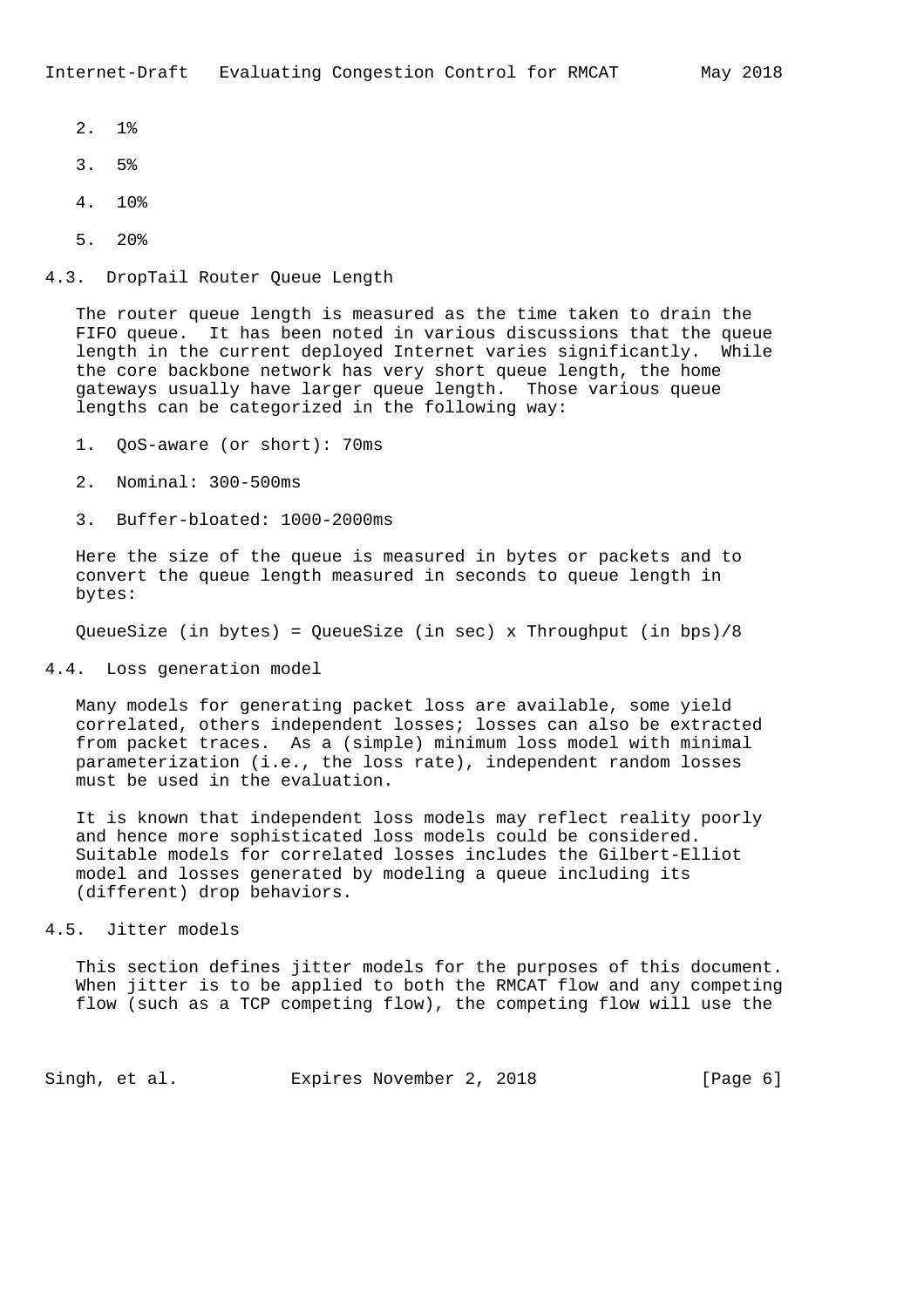jitter definition below that does not allow for re-ordering of packets on the competing flow (see NR-RBPDV definition below).

 Jitter is an overloaded term in communications. Its meaning is typically associated with the variation of a metric (e.g., delay) with respect to some reference metric (e.g., average delay or minimum delay). For example, RFC 3550 jitter is a smoothed estimate of jitter which is particularly meaningful if the underlying packet delay variation was caused by a Gaussian random process.

 Because jitter is an overloaded term, we instead use the term Packet Delay Variation (PDV) to describe the variation of delay of individual packets in the same sense as the IETF IPPM WG has defined PDV in their documents (e.g., RFC 3393) and as the ITU-T SG16 has defined IP Packet Delay Variation (IPDV) in their documents (e.g., Y.1540).

 Most PDV distributions in packet network systems are one-sided distributions (the measurement of which with a finite number of measurement samples result in one-sided histograms). In the usual packet network transport case there is typically one packet that transited the network with the minimum delay, then a majority of packets also transit the system within some variation from this minimum delay, and then a minority of the packets transit the network with delays higher than the median or average transit time (these are outliers). Although infrequent, outliers can cause significant deleterious operation in adaptive systems and should be considered in RMCAT adaptation designs.

 In this section we define two different bounded PDV characteristics, 1) Random Bounded PDV and 2) Approximately Random Subject to No- Reordering Bounded PDV.

 The former, 1) Random Bounded PDV is presented for information only, while the latte, 2) Approximately Random Subject to No-Reordering Bounded PDV, must be used in the evaluation.

# 4.5.1. Random Bounded PDV (RBPDV)

 The RBPDV probability distribution function (pdf) is specified to be of some mathematically describable function which includes some practical minimum and maximum discrete values suitable for testing. For example, the minimum value,  $x$  min, might be specified as the minimum transit time packet and the maximum value, x\_max, might be idefined to be two standard deviations higher than the mean.

 Since we are typically interested in the distribution relative to the mean delay packet, we define the zero mean PDV sample, z(n), to be

Singh, et al. Expires November 2, 2018 [Page 7]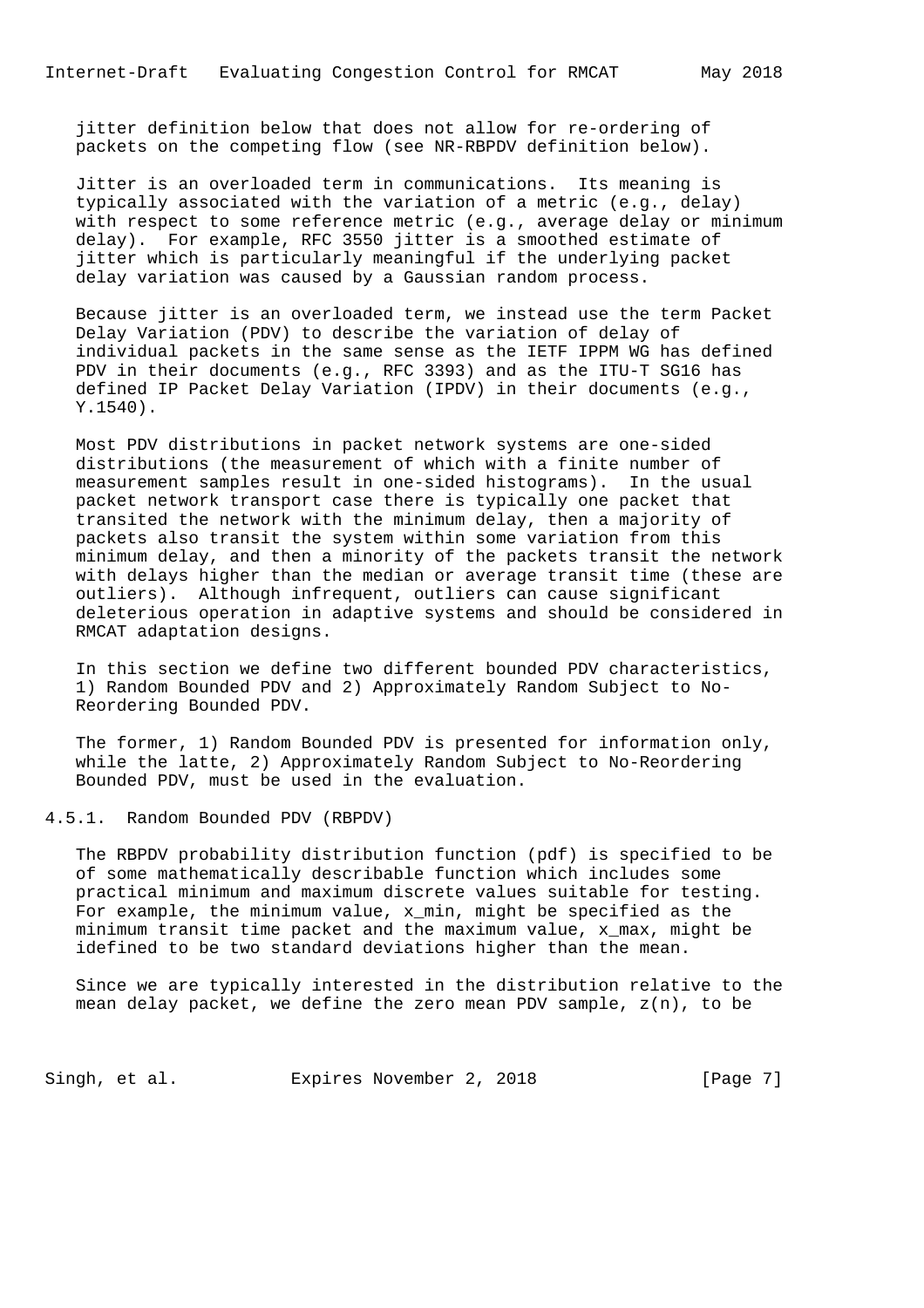$z(n) = x(n) - x$  mean, where  $x(n)$  is a sample of the RBPDV random variable x and x\_mean is the mean of x.

We assume here that  $s(n)$  is the original source time of packet n and the post-jitter induced emmission time,  $j(n)$ , for packet n is  $j(n)$  =  ${ [z(n) + x_mean] + s(n)}$ . It follows that the separation in the postjitter time of packets n and n+1 is  $\{[s(n+1)-s(n)] - [z(n)-z(n+1)]\}$ . Since the first term is always a positive quantity, we note that packet reordering at the receiver is possible whenever the second term is greater than the first. Said another way, whenever the difference in possible zero mean PDV sample delays (i.e., [x\_max x\_min]) exceeds the inter-departure time of any two sent packets, we have the possibility of packet re-ordering.

 There are important use cases in real networks where packets can become re-ordered such as in load balancing topologies and during route changes. However, for the vast majority of cases there is no packet re-ordering because most of the time packets follow the same path. Due to this, if a packet becomes overly delayed, the packets after it on that flow are also delayed. This is especially true for mobile wireless links where there are per-flow queues prior to base station scheduling. Owing to this important use case, we define another PDV profile similar to the above, but one that does not allow for re-ordering within a flow.

4.5.2. Approximately Random Subject to No-Reordering Bounded PDV (NR- RPVD)

 No Reordering RPDV, NR-RPVD, is defined similarly to the above with one important exception. Let serial(n) be defined as the serialization delay of packet n at the lowest bottleneck link rate (or other appropriate rate) in a given test. Then we produce all the post-jitter values for  $j(n)$  for  $n = 1, 2, ... N$ , where N is the length of the source sequence s to be offset-ed. The exception can be stated as follows: We revisit all  $j(n)$  beginning from index  $n=2$ , and if  $j(n)$  is determined to be less than  $[j(n-1)+\text{serial}(n-1)]$ , we redefine  $j(n)$  to be equal to  $[j(n-1)+\text{serial}(n-1)]$  and continue for all remaining n (i.e.,  $n = 3, 4, ... N$ ). This models the case where the packet n is sent immediately after packet (n-1) at the bottleneck link rate. Although this is generally the theoretical minimum in that it assumes that no other packets from other flows are in-between packet n and n+1 at the bottleneck link, it is a reasonable assumption for per flow queuing.

 We note that this assumption holds for some important exception cases, such as packets immediately following outliers. There are a multitude of software controlled elements common on end-to-end Internet paths (such as firewalls, ALGs and other middleboxes) which

Singh, et al. Expires November 2, 2018 [Page 8]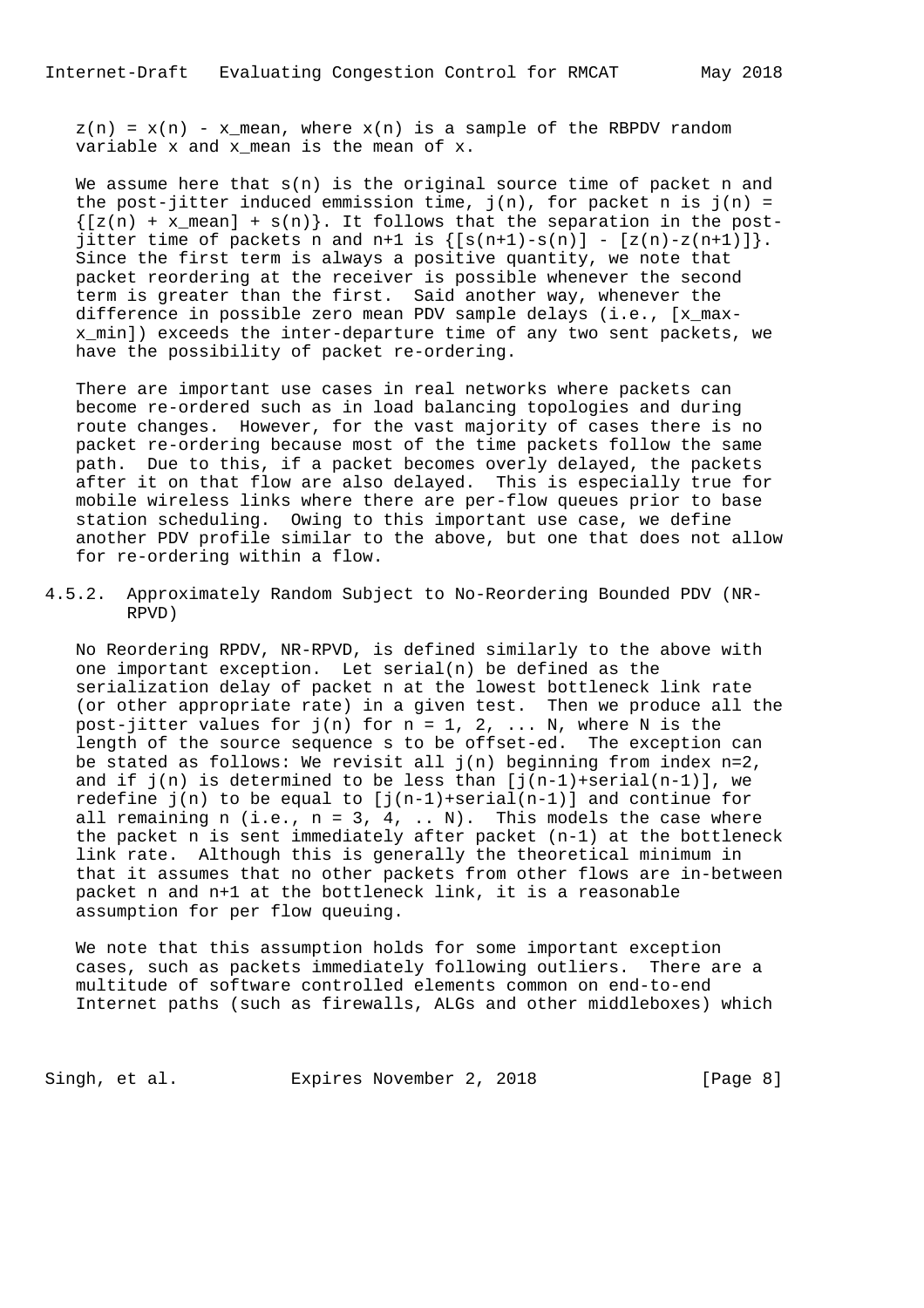stop processing packets while servicing other functions (e.g., garbage collection). Often these devices do not drop packets, but rather queue them for later processing and cause many of the outliers. Thus NR-RPVD models this particular use case (assuming serial(n+1) is defined appropriately for the device causing the outlier) and thus is believed to be important for adaptation development for RMCAT.

#### 4.5.3. Recommended distribution

It is recommended that  $z(n)$  is distributed according to a truncated Gaussian:

 $z(n)$   $\sim$   $|\max(\min(N(0, std^2), NSTD * std), -NSTD * std)|$ 

where  $N(0, std^2)$  is the Gaussian distribution with zero mean and standard deviation std. Recommended values:

- $o$  std = 5  $ms$
- o N\_STD = 3
- 5. WiFi or Cellular Links

 [I-D.ietf-rmcat-wireless-tests] describes the test cases to simulate networks with wireless links. The document describes mechanism to simulate both cellular and WiFi networks.

- 6. Traffic Models
- 6.1. TCP taffic model

 Long-lived TCP flows will download data throughout the session and are expected to have infinite amount of data to send or receive. For example, to

 Each short TCP flow is modeled as a sequence of file downloads interleaved with idle periods. Not all short TCPs start at the same time, i.e., some start in the ON state while others start in the OFF state.

 The short TCP flows can be modelled as follows: 30 connections start simultaneously fetching small (30-50 KB) amounts of data. This covers the case where the short TCP flows are not fetching a video file.

Singh, et al. Expires November 2, 2018 [Page 9]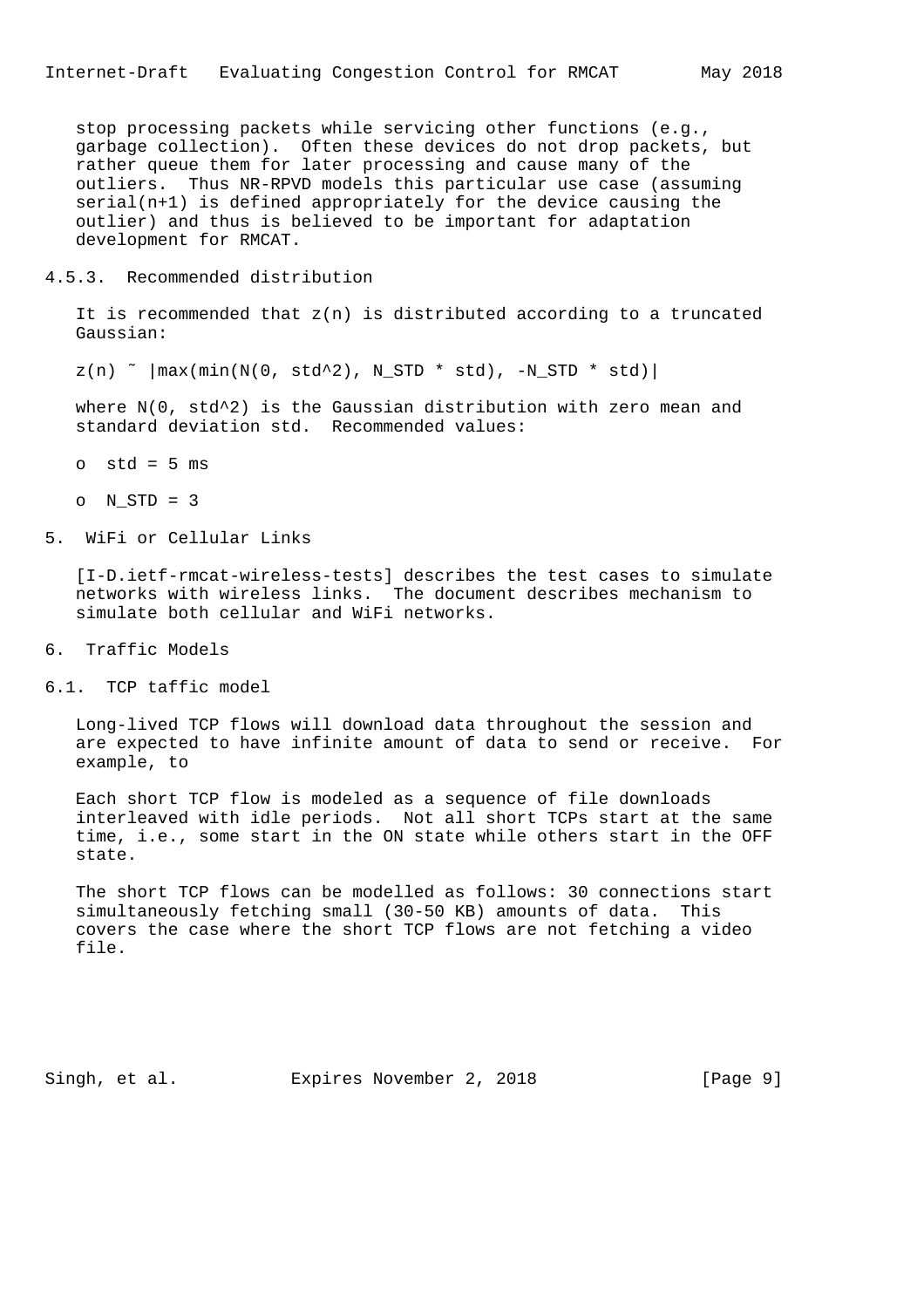The idle period between bursts of starting a group of TCP flows is typically derived from an exponential distribution with the mean value of 10 seconds.

 [These values were picked based on the data available at http://httparchive.org/interesting.php as of October 2015].

#### 6.2. RTP Video model

 [I-D.ietf-rmcat-video-traffic-model] describes two types of video traffic models for evaluating RMCAT candidate algorithms. The first model statistically characterizes the behavior of a video encoder. Whereas the second model uses video traces.

 For example, test sequences are available at: [xiph-seq] and [HEVC-seq]. The currently chosen video streams are: Foreman and FourPeople.

#### 6.3. Background UDP

 Background UDP flow is modeled as a constant bit rate (CBR) flow. It will download data at a particular CBR rate for the complete session, or will change to particular CBR rate at predefined intervals. The inter packet interval is calculated based on the CBR and the packet size (is typically set to the path MTU size, the default value can be 1500 bytes).

7. Security Considerations

Security issues have not been discussed in this memo.

8. IANA Considerations

There are no IANA impacts in this memo.

9. Contributors

 The content and concepts within this document are a product of the discussion carried out in the Design Team.

Michael Ramalho provided the text for the Jitter model.

10. Acknowledgements

 Much of this document is derived from previous work on congestion control at the IETF.

Singh, et al. Expires November 2, 2018 [Page 10]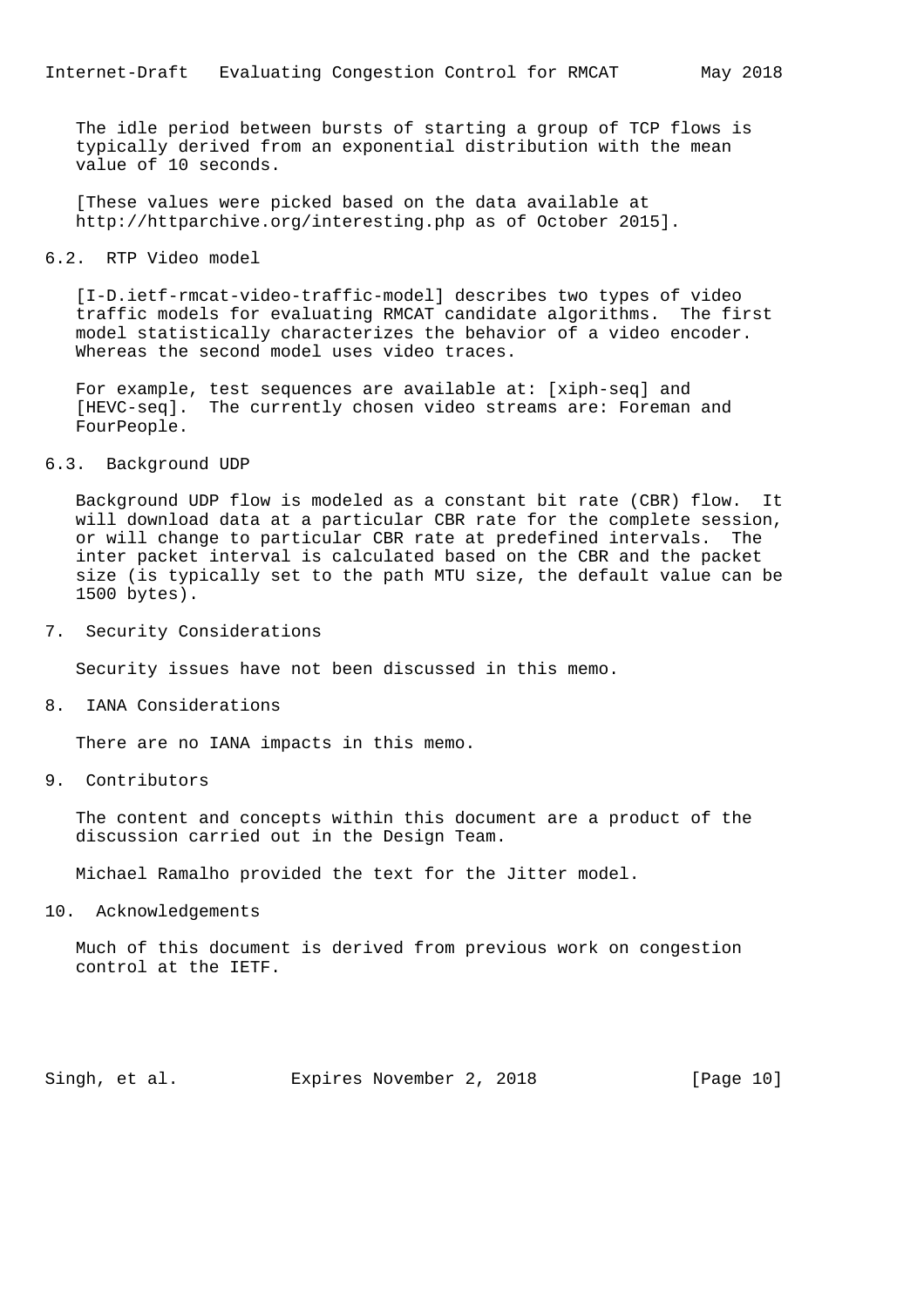The authors would like to thank Harald Alvestrand, Anna Brunstrom, Luca De Cicco, Wesley Eddy, Lars Eggert, Kevin Gross, Vinayak Hegde, Stefan Holmer, Randell Jesup, Mirja Kuehlewind, Karen Nielsen, Piers O'Hanlon, Colin Perkins, Michael Ramalho, Zaheduzzaman Sarker, Timothy B. Terriberry, Michael Welzl, Mo Zanaty, and Xiaoqing Zhu for providing valuable feedback on earlier versions of this draft. Additionally, also thank the participants of the design team for their comments and discussion related to the evaluation criteria.

- 11. References
- 11.1. Normative References
	- [I-D.ietf-rmcat-cc-requirements] Jesup, R. and Z. Sarker, "Congestion Control Requirements for Interactive Real-Time Media", draft-ietf-rmcat-cc requirements-09 (work in progress), December 2014.
	- [I-D.ietf-rmcat-wireless-tests] Sarker, Z., Johansson, I., Zhu, X., Fu, J., Tan, W., and M. Ramalho, "Evaluation Test Cases for Interactive Real- Time Media over Wireless Networks", draft-ietf-rmcat wireless-tests-04 (work in progress), May 2017.
	- [RFC3550] Schulzrinne, H., Casner, S., Frederick, R., and V. Jacobson, "RTP: A Transport Protocol for Real-Time Applications", STD 64, RFC 3550, DOI 10.17487/RFC3550, July 2003, <https://www.rfc-editor.org/info/rfc3550>.
	- [RFC3551] Schulzrinne, H. and S. Casner, "RTP Profile for Audio and Video Conferences with Minimal Control", STD 65, RFC 3551, DOI 10.17487/RFC3551, July 2003, <https://www.rfc editor.org/info/rfc3551>.
	- [RFC3611] Friedman, T., Ed., Caceres, R., Ed., and A. Clark, Ed., "RTP Control Protocol Extended Reports (RTCP XR)", RFC 3611, DOI 10.17487/RFC3611, November 2003, <https://www.rfc-editor.org/info/rfc3611>.
	- [RFC4585] Ott, J., Wenger, S., Sato, N., Burmeister, C., and J. Rey, "Extended RTP Profile for Real-time Transport Control Protocol (RTCP)-Based Feedback (RTP/AVPF)", RFC 4585, DOI 10.17487/RFC4585, July 2006, <https://www.rfc editor.org/info/rfc4585>.

Singh, et al. Expires November 2, 2018 [Page 11]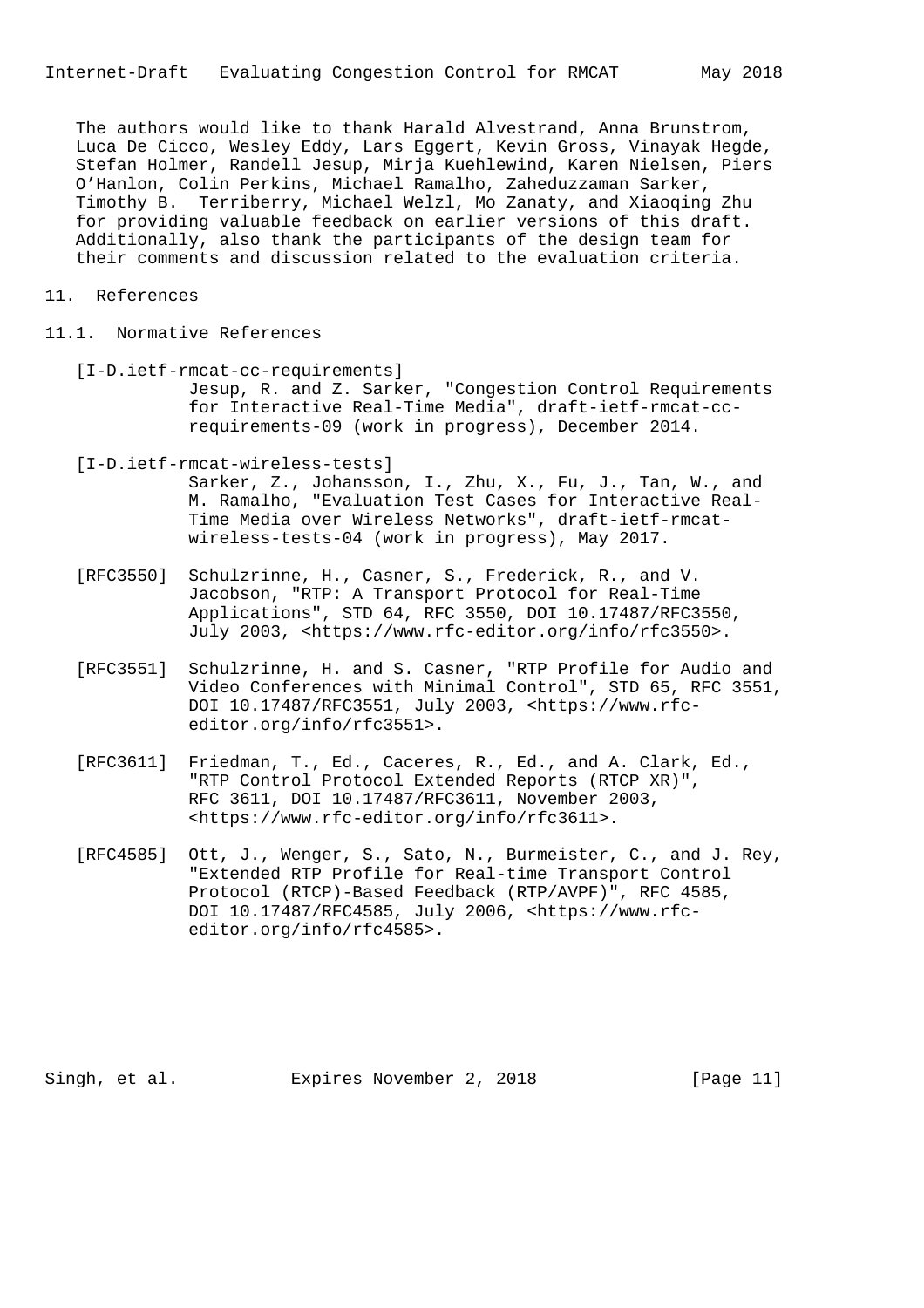- [RFC5506] Johansson, I. and M. Westerlund, "Support for Reduced-Size Real-Time Transport Control Protocol (RTCP): Opportunities and Consequences", RFC 5506, DOI 10.17487/RFC5506, April 2009, <https://www.rfc-editor.org/info/rfc5506>.
- [RFC8083] Perkins, C. and V. Singh, "Multimedia Congestion Control: Circuit Breakers for Unicast RTP Sessions", RFC 8083, DOI 10.17487/RFC8083, March 2017, <https://www.rfc editor.org/info/rfc8083>.

### 11.2. Informative References

- [HEVC-seq] HEVC, "Test Sequences", http://www.netlab.tkk.fi/˜varun/test\_sequences/ .
- [I-D.ietf-netvc-testing] Daede, T., Norkin, A., and I. Brailovskiy, "Video Codec Testing and Quality Measurement", draft-ietf-netvc testing-06 (work in progress), October 2017.
- [I-D.ietf-rmcat-eval-test] Sarker, Z., Singh, V., Zhu, X., and M. Ramalho, "Test Cases for Evaluating RMCAT Proposals", draft-ietf-rmcat eval-test-05 (work in progress), April 2017.
- [I-D.ietf-rmcat-video-traffic-model] Zhu, X., Cruz, S., and Z. Sarker, "Modeling Video Traffic Sources for RMCAT Evaluations", draft-ietf-rmcat-video traffic-model-04 (work in progress), January 2018.
- [RFC5033] Floyd, S. and M. Allman, "Specifying New Congestion Control Algorithms", BCP 133, RFC 5033, DOI 10.17487/RFC5033, August 2007, <https://www.rfc editor.org/info/rfc5033>.
- [RFC5166] Floyd, S., Ed., "Metrics for the Evaluation of Congestion Control Mechanisms", RFC 5166, DOI 10.17487/RFC5166, March 2008, <https://www.rfc-editor.org/info/rfc5166>.
- [RFC5681] Allman, M., Paxson, V., and E. Blanton, "TCP Congestion Control", RFC 5681, DOI 10.17487/RFC5681, September 2009, <https://www.rfc-editor.org/info/rfc5681>.
- [SA4-LR] S4-050560, 3GPP., "Error Patterns for MBMS Streaming over UTRAN and GERAN", 3GPP S4-050560, 5 2008.

Singh, et al. Expires November 2, 2018 [Page 12]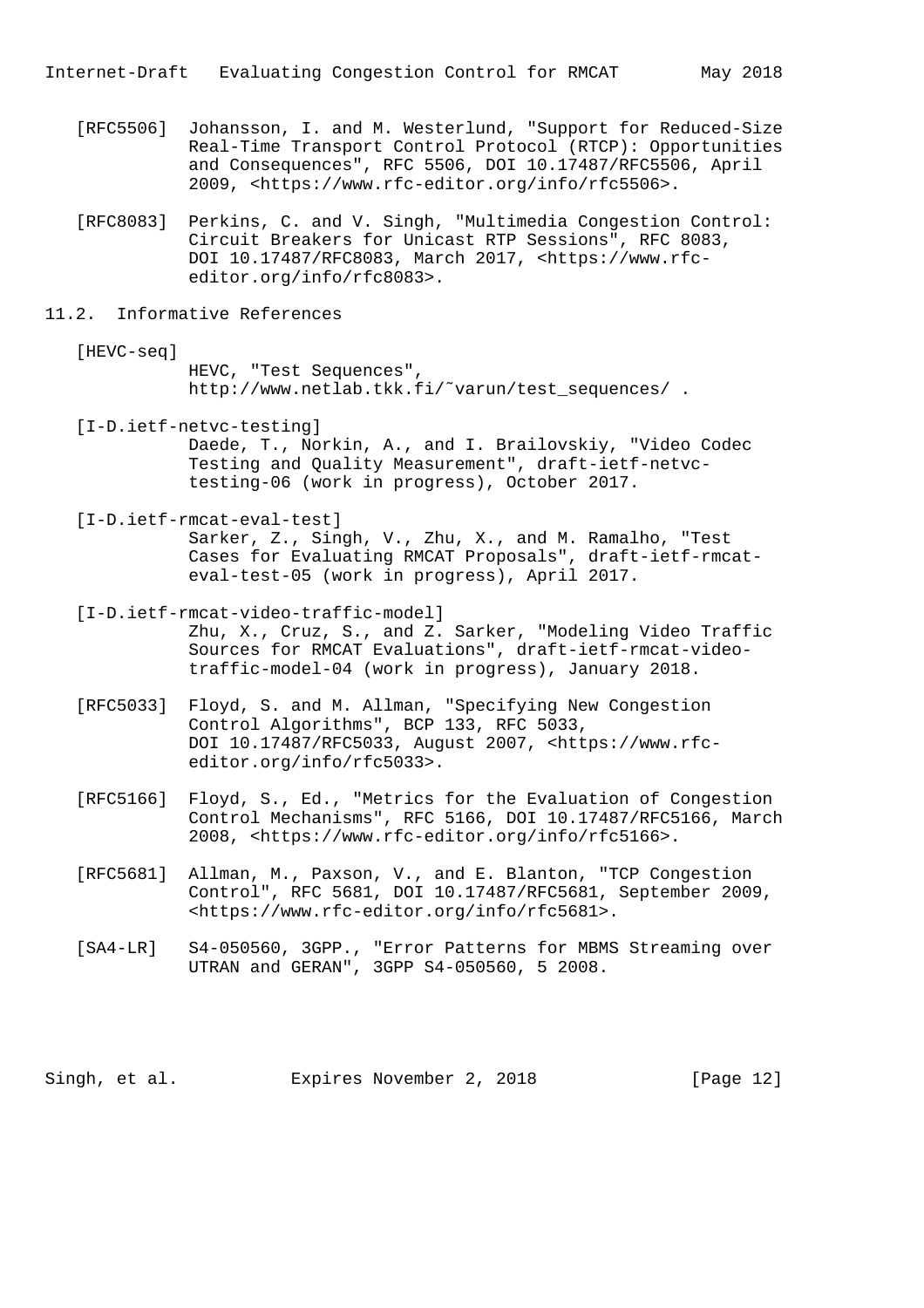# [TCP-eval-suite] Lachlan, A., Marcondes, C., Floyd, S., Dunn, L., Guillier, R., Gang, W., Eggert, L., Ha, S., and I. Rhee, "Towards a Common TCP Evaluation Suite", Proc. PFLDnet. 2008, August 2008.

[xiph-seq]

 Daede, T., "Video Test Media Set", https://people.xiph.org/˜tdaede/sets/ .

Appendix A. Application Trade-off

 Application trade-off is yet to be defined. see RMCAT requirements [I-D.ietf-rmcat-cc-requirements] document. Perhaps each experiment should define the application's expectation or trade-off.

A.1. Measuring Quality

 No quality metric is defined for performance evaluation, it is currently an open issue. However, there is consensus that congestion control algorithm should be able to show that it is useful for interactive video by performing analysis using a real codec and video sequences.

Appendix B. Change Log

 Note to the RFC-Editor: please remove this section prior to publication as an RFC.

B.1. Changes in draft-ietf-rmcat-eval-criteria-07

Updated the draft according to the discussion at IETF-101.

- o Updated the discussion on fairness. Thanks to Xiaoqing Zhu for providing text.
- o Fixed a simple loss model and provided pointers to more sophisticated ones.
- o Fixed the choice of the jitter model.
- B.2. Changes in draft-ietf-rmcat-eval-criteria-06

o Updated Jitter.

Singh, et al. Expires November 2, 2018 [Page 13]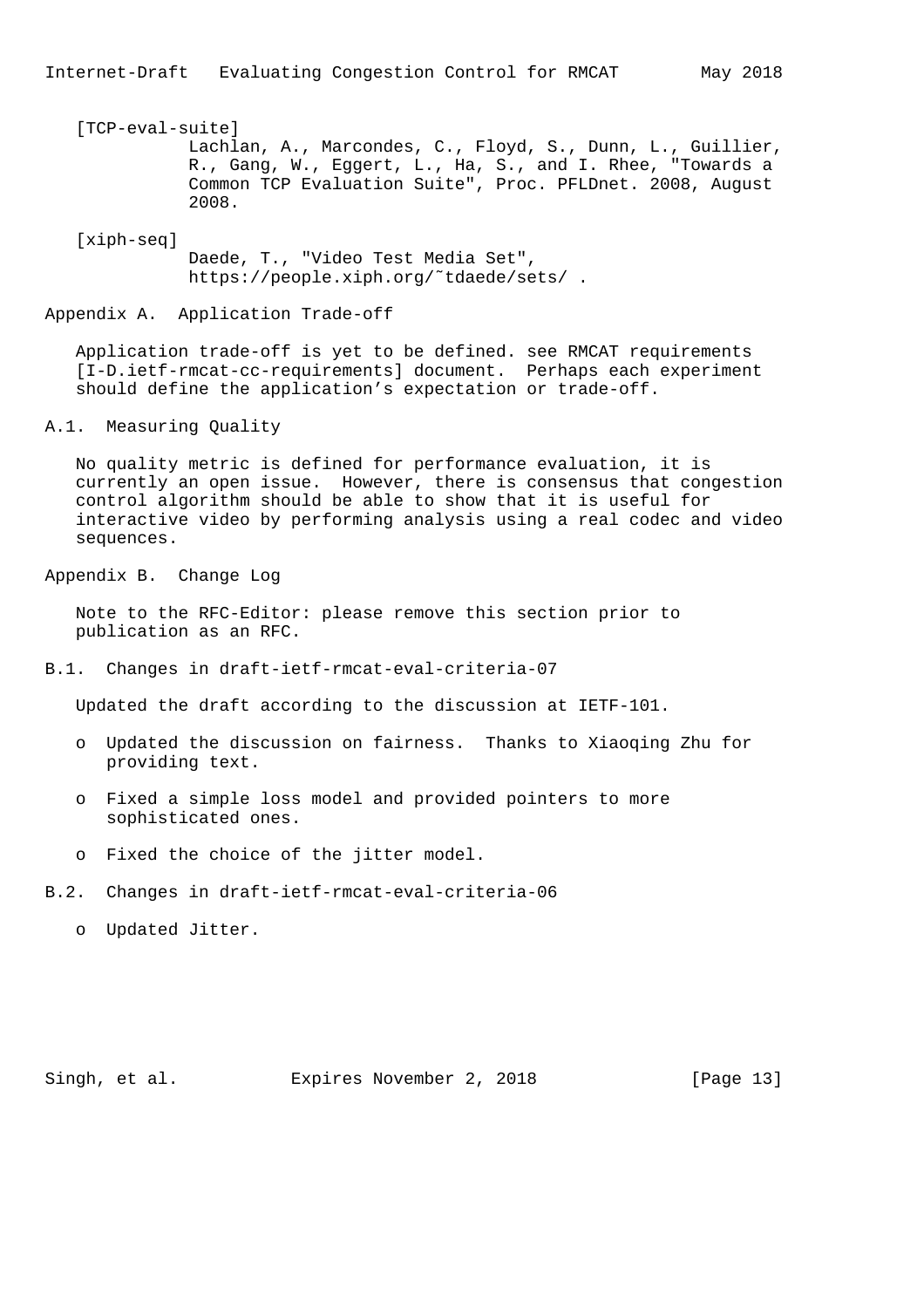- B.3. Changes in draft-ietf-rmcat-eval-criteria-05
	- o Improved text surrounding wireless tests, video sequences, and short-TCP model.
- B.4. Changes in draft-ietf-rmcat-eval-criteria-04
	- o Removed the guidelines section, as most of the sections are now covered: wireless tests, video model, etc.
	- o Improved Short TCP model based on the suggestion to use httparchive.org.
- B.5. Changes in draft-ietf-rmcat-eval-criteria-03
	- o Keep-alive version.
	- o Moved link parameters and traffic models from eval-test
- B.6. Changes in draft-ietf-rmcat-eval-criteria-02
	- o Incorporated fairness test as a working test.
	- o Updated text on mimimum evaluation requirements.
- B.7. Changes in draft-ietf-rmcat-eval-criteria-01
	- o Removed Appendix B.
	- o Removed Section on Evaluation Parameters.
- B.8. Changes in draft-ietf-rmcat-eval-criteria-00
	- o Updated references.
	- o Resubmitted as WG draft.
- B.9. Changes in draft-singh-rmcat-cc-eval-04
	- o Incorporate feedback from IETF 87, Berlin.
		- o Clarified metrics: convergence time, bandwidth utilization.
		- o Changed fairness criteria to fairness test.
		- o Added measuring pre- and post-repair loss.
		- o Added open issue of measuring video quality to appendix.

Singh, et al. Expires November 2, 2018 [Page 14]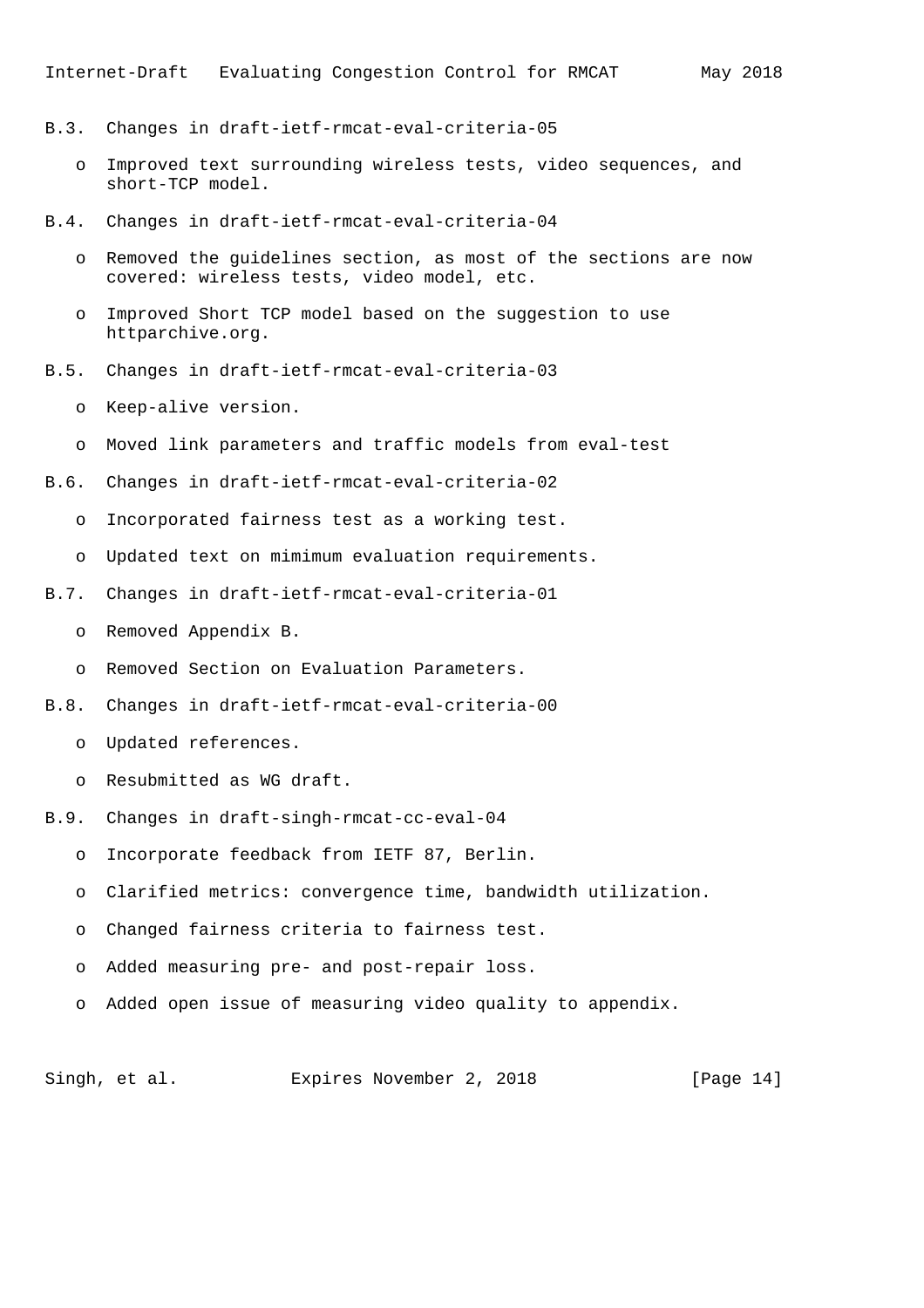- o clarified use of DropTail and AQM.
- o Updated text in "Minimum Requirements for Evaluation"
- B.10. Changes in draft-singh-rmcat-cc-eval-03
	- o Incorporate the discussion within the design team.
	- o Added a section on evaluation parameters, it describes the flow and network characteristics.
	- o Added Appendix with self-fairness experiment.
	- o Changed bottleneck parameters from a proposal to an example set.

o

- B.11. Changes in draft-singh-rmcat-cc-eval-02
	- o Added scenario descriptions.
- B.12. Changes in draft-singh-rmcat-cc-eval-01
	- o Removed QoE metrics.
	- o Changed stability to steady-state.
	- o Added measuring impact against few and many flows.
	- o Added guideline for idle and data-limited periods.
	- o Added reference to TCP evaluation suite in example evaluation scenarios.

Authors' Addresses

 Varun Singh CALLSTATS I/O Oy Runeberginkatu 4c A 4 Helsinki 00100 Finland

 Email: varun@callstats.io URI: https://www.callstats.io/about